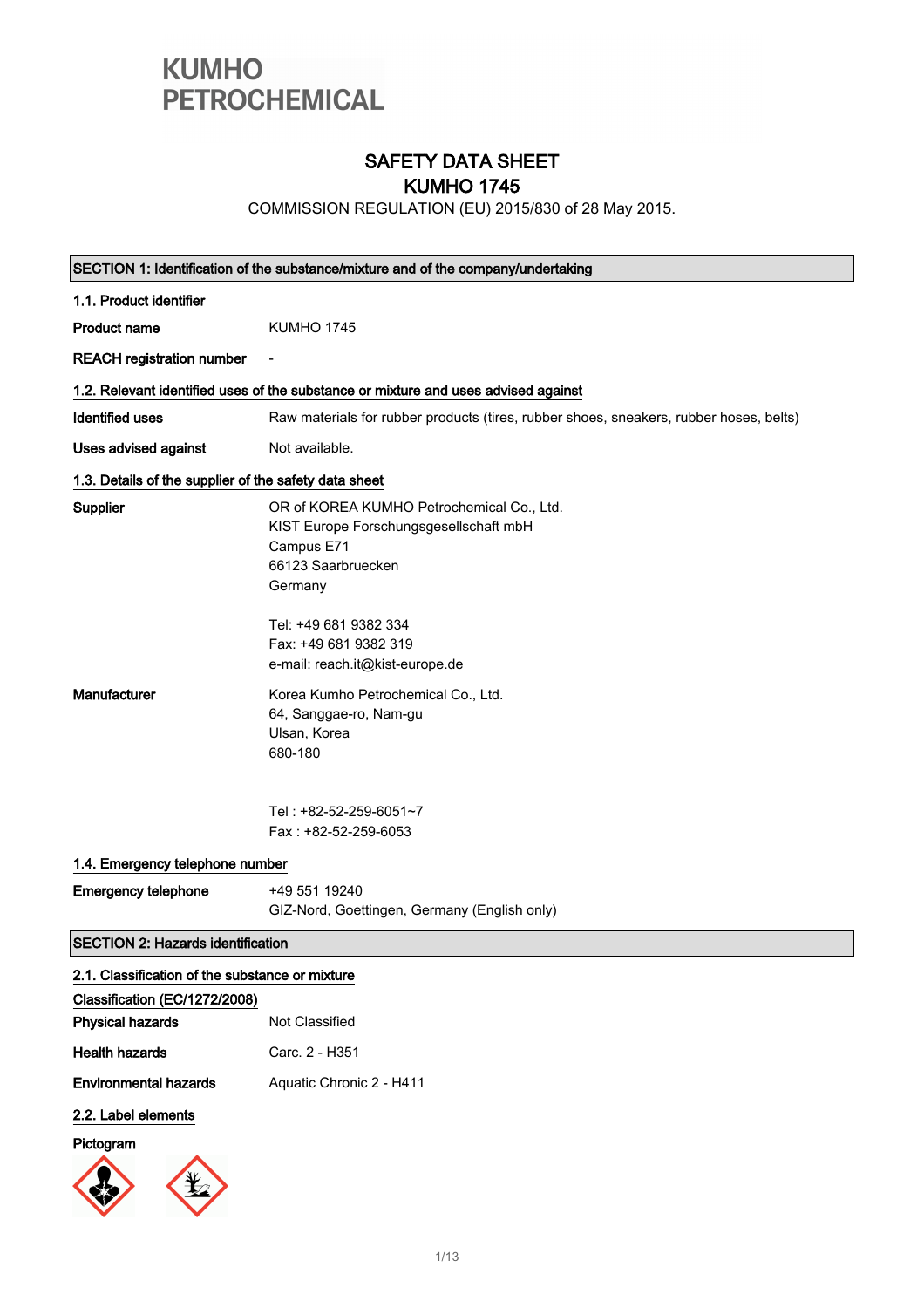| Signal word                                          | Warning                                                                                                                                                                                                                                                                                                                                                                                                                                                                |                                                                                      |
|------------------------------------------------------|------------------------------------------------------------------------------------------------------------------------------------------------------------------------------------------------------------------------------------------------------------------------------------------------------------------------------------------------------------------------------------------------------------------------------------------------------------------------|--------------------------------------------------------------------------------------|
| <b>Hazard statements</b>                             | H351 Suspected of causing cancer.<br>H411 Toxic to aquatic life with long lasting effects.<br>allergic reaction.                                                                                                                                                                                                                                                                                                                                                       | EUH208 Contains N-(1,3-Dimethylbutyl)-N'-phenyl-1,4-phenylenediamine. May produce an |
| <b>Precautionary statements</b>                      | P201 Obtain special instructions before use.<br>P202 Do not handle until all safety precautions have been read and understood.<br>P273 Avoid release to the environment.<br>P280 Wear protective gloves/ protective clothing/ eye protection/ face protection.<br>P308+P313 IF exposed or concerned: Get medical advice/ attention.<br>P391 Collect spillage.<br>P405 Store locked up.<br>P501 Dispose of contents/ container in accordance with national regulations. |                                                                                      |
| Contains                                             | Extracts (petroleum), residual oil solvent                                                                                                                                                                                                                                                                                                                                                                                                                             |                                                                                      |
| 2.3. Other hazards                                   |                                                                                                                                                                                                                                                                                                                                                                                                                                                                        |                                                                                      |
| SECTION 3: Composition/information on ingredients    |                                                                                                                                                                                                                                                                                                                                                                                                                                                                        |                                                                                      |
| 3.2. Mixtures                                        |                                                                                                                                                                                                                                                                                                                                                                                                                                                                        |                                                                                      |
| <b>Styrene-Butadiene Copolymer</b>                   |                                                                                                                                                                                                                                                                                                                                                                                                                                                                        | 66-70%                                                                               |
| CAS number: 9003-55-8                                |                                                                                                                                                                                                                                                                                                                                                                                                                                                                        |                                                                                      |
| Classification<br>Not Classified                     |                                                                                                                                                                                                                                                                                                                                                                                                                                                                        |                                                                                      |
| 26-28%<br>Extracts (petroleum), residual oil solvent |                                                                                                                                                                                                                                                                                                                                                                                                                                                                        |                                                                                      |
| CAS number: 64742-10-5                               | EC number: 265-110-5                                                                                                                                                                                                                                                                                                                                                                                                                                                   | REACH registration number: 01-<br>2119488175-30-XXXX                                 |
| Classification<br>Carc. 2 - H351                     |                                                                                                                                                                                                                                                                                                                                                                                                                                                                        |                                                                                      |
| Resin acids and Rosin acids, potassium salts         |                                                                                                                                                                                                                                                                                                                                                                                                                                                                        | $1 - 5%$                                                                             |
| CAS number: 61790-50-9                               | EC number: 263-142-4                                                                                                                                                                                                                                                                                                                                                                                                                                                   |                                                                                      |
| Classification<br>Not Classified                     |                                                                                                                                                                                                                                                                                                                                                                                                                                                                        |                                                                                      |
| Facid<br>CAS number: 67701-06-8                      |                                                                                                                                                                                                                                                                                                                                                                                                                                                                        | $1 - 5%$                                                                             |
| Classification<br>Not Classified                     |                                                                                                                                                                                                                                                                                                                                                                                                                                                                        |                                                                                      |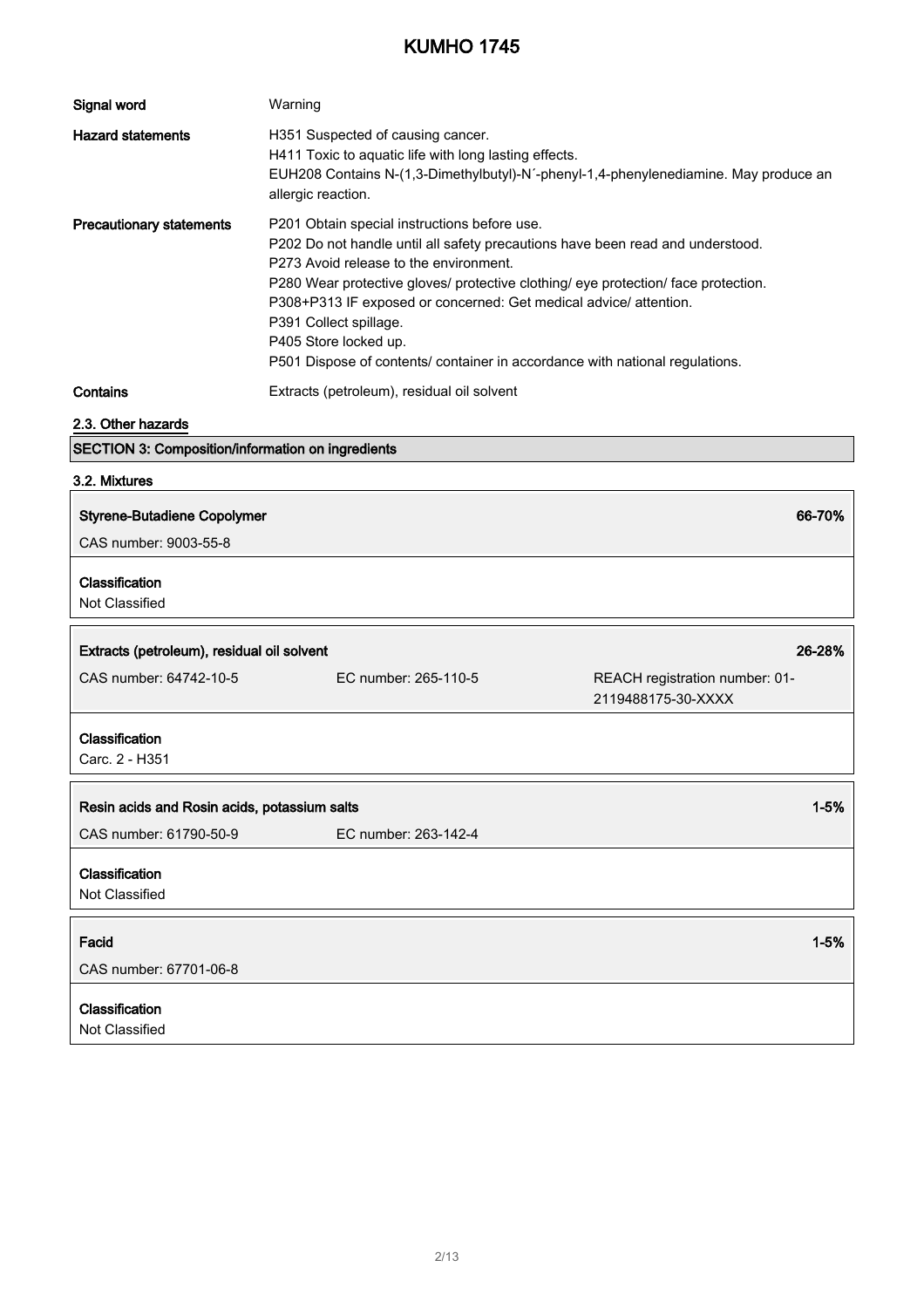| 1%<br>N-(1,3-Dimethylbutyl)-N'-phenyl-1,4-phenylenediamine                                                         |                                                                                                                                                                                                                                                                                                                                                                      |                                                      |
|--------------------------------------------------------------------------------------------------------------------|----------------------------------------------------------------------------------------------------------------------------------------------------------------------------------------------------------------------------------------------------------------------------------------------------------------------------------------------------------------------|------------------------------------------------------|
| CAS number: 793-24-8                                                                                               | EC number: 212-344-0                                                                                                                                                                                                                                                                                                                                                 | REACH registration number: 01-<br>2119485839-15-XXXX |
| M factor (Acute) = $10$                                                                                            | M factor (Chronic) = $10$                                                                                                                                                                                                                                                                                                                                            |                                                      |
| Classification<br>Acute Tox. 4 - H302<br>Skin Sens. 1 - H317<br>Aquatic Acute 1 - H400<br>Aquatic Chronic 1 - H410 |                                                                                                                                                                                                                                                                                                                                                                      |                                                      |
| The full text for all hazard statements is displayed in Section 16.                                                |                                                                                                                                                                                                                                                                                                                                                                      |                                                      |
| <b>Composition comments</b>                                                                                        | Monomer is registered instead of Styrene-Butadiene-Styrene copolymer. (Registration<br>number of monomer: 1,3-Butadiene; 01-2119471988-16-****, Styrene; 01-2119457861-32-<br>$***$                                                                                                                                                                                  |                                                      |
| <b>SECTION 4: First aid measures</b>                                                                               |                                                                                                                                                                                                                                                                                                                                                                      |                                                      |
| 4.1. Description of first aid measures                                                                             |                                                                                                                                                                                                                                                                                                                                                                      |                                                      |
| <b>General information</b>                                                                                         | Get medical attention immediately.                                                                                                                                                                                                                                                                                                                                   |                                                      |
| Inhalation                                                                                                         | Move affected person to fresh air and keep warm and at rest in a position comfortable for<br>breathing. When breathing is difficult, properly trained personnel may assist affected person<br>by administering oxygen. It may be dangerous for first aid personnel to carry out mouth-to-<br>mouth resuscitation. Get medical attention if any discomfort continues. |                                                      |
| Ingestion                                                                                                          | Rinse mouth. Do not induce vomiting unless under the direction of medical personnel. If<br>vomiting occurs, the head should be kept low so that vomit does not enter the lungs. Get<br>medical attention if any discomfort continues.                                                                                                                                |                                                      |
| Skin contact                                                                                                       | Remove contaminated clothing and rinse skin thoroughly with water. Continue to rinse for at<br>least 15 minutes. Take off contaminated clothing and wash it before reuse. Wash<br>contaminated clothing thoroughly with water before removing it from the affected person, or<br>wear gloves. Get medical attention if any discomfort continues.                     |                                                      |
| Eye contact                                                                                                        | Do not rub eye. Remove any contact lenses and open eyelids wide apart. Continue to rinse<br>for at least 15 minutes. Continue to rinse for at least 15 minutes.                                                                                                                                                                                                      |                                                      |
|                                                                                                                    | 4.2. Most important symptoms and effects, both acute and delayed                                                                                                                                                                                                                                                                                                     |                                                      |
| Inhalation                                                                                                         | Harmful if inhaled.                                                                                                                                                                                                                                                                                                                                                  |                                                      |
| Skin contact                                                                                                       | May cause an allergic skin reaction. May cause sensitisation by skin contact.                                                                                                                                                                                                                                                                                        |                                                      |
|                                                                                                                    | 4.3. Indication of any immediate medical attention and special treatment needed                                                                                                                                                                                                                                                                                      |                                                      |
| Notes for the doctor                                                                                               | Treatment may vary with condition of victim and specifics of incident.                                                                                                                                                                                                                                                                                               |                                                      |
| <b>SECTION 5: Firefighting measures</b>                                                                            |                                                                                                                                                                                                                                                                                                                                                                      |                                                      |
| 5.1. Extinguishing media                                                                                           |                                                                                                                                                                                                                                                                                                                                                                      |                                                      |
| Suitable extinguishing media                                                                                       | Extinguish with dry sand. Dry chemicals. Water spray. Foam.                                                                                                                                                                                                                                                                                                          |                                                      |
| Unsuitable extinguishing<br>media                                                                                  | Do not use water jet as an extinguisher, as this will spread the fire.                                                                                                                                                                                                                                                                                               |                                                      |
| 5.2. Special hazards arising from the substance or mixture                                                         |                                                                                                                                                                                                                                                                                                                                                                      |                                                      |
| Specific hazards                                                                                                   | Irritating gases or vapours. Dust or gas may ignite by flames. Fire water contaminated with<br>this chemical must be controlled or prevented from entering environment. Contains very toxic<br>chemical to aquatic environment. Containers can burst violently or explode when heated, due                                                                           |                                                      |

to excessive pressure build-up. Partly flammable but does not simply ignite.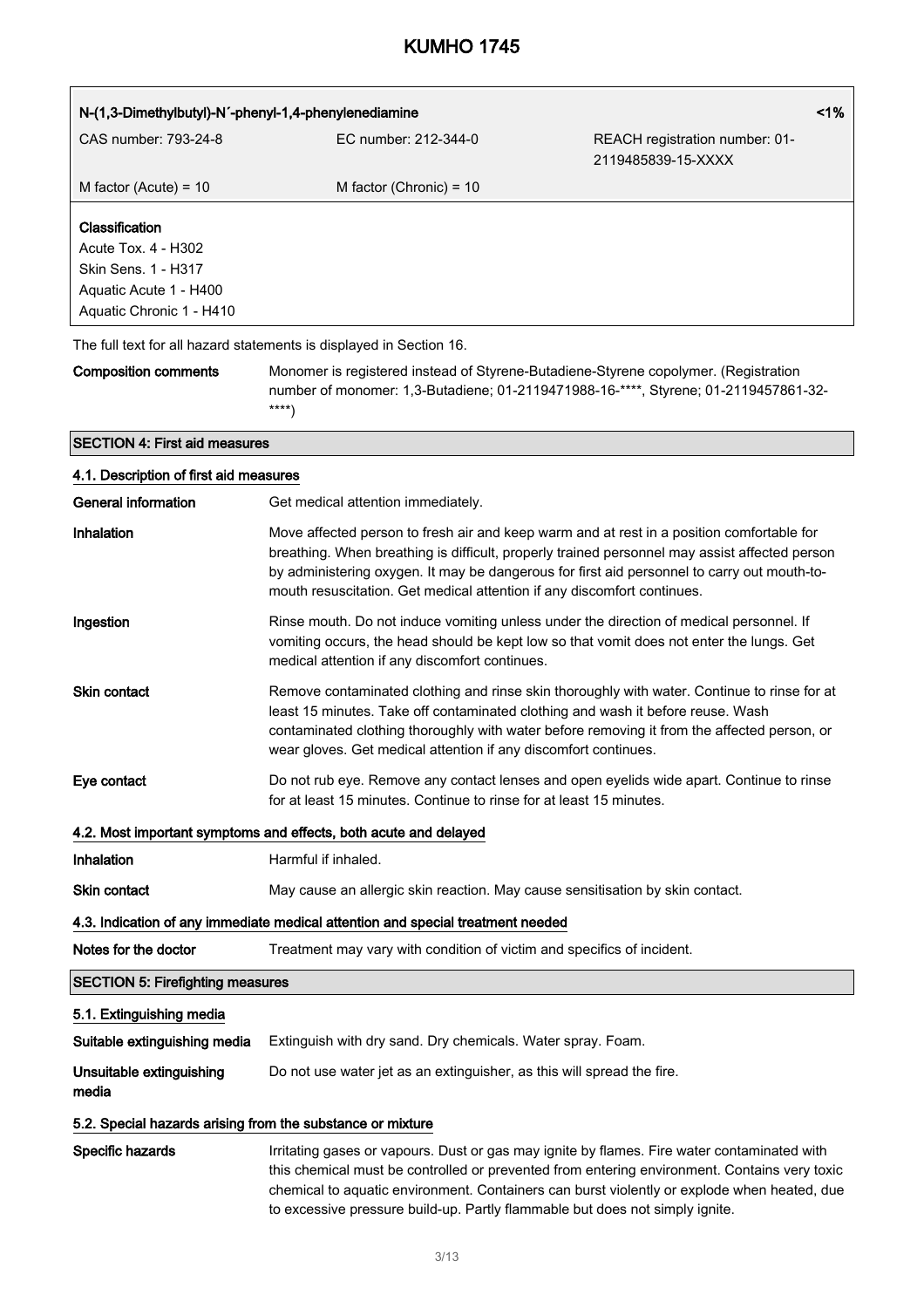| <b>Hazardous combustion</b><br>products                   | Oxides of carbon. Thermal decomposition or combustion may liberate carbon oxides and<br>other toxic gases or vapours.                                                                                                                                                                                                                                                                                                               |
|-----------------------------------------------------------|-------------------------------------------------------------------------------------------------------------------------------------------------------------------------------------------------------------------------------------------------------------------------------------------------------------------------------------------------------------------------------------------------------------------------------------|
| 5.3. Advice for firefighters                              |                                                                                                                                                                                                                                                                                                                                                                                                                                     |
| Protective actions during<br>firefighting                 | Keep up-wind to avoid fumes. For massive fire in cargo area, use unmanned hose holder or<br>monitor nozzles, if possible. If not, withdraw and let fire burn out. Cool containers exposed to<br>flames with water until well after the fire is out. Fight advanced or massive fires from safe<br>distance or protected location. Avoid breathing fire gases or vapours. Avoid inhalation of<br>materials or combustion by-products. |
| Special protective equipment<br>for firefighters          | Use protective equipment appropriate for surrounding materials. Wear self-contained<br>breathing apparatus.                                                                                                                                                                                                                                                                                                                         |
| <b>SECTION 6: Accidental release measures</b>             |                                                                                                                                                                                                                                                                                                                                                                                                                                     |
|                                                           | 6.1. Personal precautions, protective equipment and emergency procedures                                                                                                                                                                                                                                                                                                                                                            |
| <b>Personal precautions</b>                               | Wear protective clothing as described in Section 8 of this safety data sheet. Avoid heat,<br>flames and other sources of ignition. Keep upwind. Do not handle broken packages without<br>protective equipment. Provide adequate ventilation. Keep unnecessary and unprotected<br>personnel away from the spillage. Avoid inhalation of vapours and contact with skin and eyes.                                                      |
| 6.2. Environmental precautions                            |                                                                                                                                                                                                                                                                                                                                                                                                                                     |
| <b>Environmental precautions</b>                          | Store away from waterwork or drainage system. Prevent run-off from entering ground, storm<br>sewers and ditches which lead to natural waterways. If large spills, call emergency services to<br>get advice.                                                                                                                                                                                                                         |
| 6.3. Methods and material for containment and cleaning up |                                                                                                                                                                                                                                                                                                                                                                                                                                     |
| Methods for cleaning up                                   | Small Spillages: Collect spilled material in appropriate container for disposal. Large Spillages:<br>Avoid lowland and keep upwind. Containers with collected spillage must be properly labelled<br>with correct contents and hazard symbol. Dispose of waste to licensed waste disposal site in<br>accordance with the requirements of the local Waste Disposal Authority.                                                         |
| 6.4. Reference to other sections                          |                                                                                                                                                                                                                                                                                                                                                                                                                                     |
| Reference to other sections                               | For personal protection, see Section 8. For waste disposal, see section 13.                                                                                                                                                                                                                                                                                                                                                         |
| <b>SECTION 7: Handling and storage</b>                    |                                                                                                                                                                                                                                                                                                                                                                                                                                     |
| 7.1. Precautions for safe handling                        |                                                                                                                                                                                                                                                                                                                                                                                                                                     |
| <b>Usage precautions</b>                                  | Wear protective clothing as described in Section 8 of this safety data sheet. Provide adequate<br>ventilation. Avoid contact with skin and eyes. Avoid heat, flames and other sources of ignition.<br>Wash thoroughly after handling. Avoid handling which leads to dust formation. Contaminated<br>clothing should be placed in a closed container for disposal or decontamination.                                                |
|                                                           | 7.2. Conditions for safe storage, including any incompatibilities                                                                                                                                                                                                                                                                                                                                                                   |
| <b>Storage precautions</b>                                | Store in tightly-closed, original container in a dry, cool and well-ventilated place. Protect<br>against direct sunlight. Do not store near heat sources or expose to high temperatures. Store<br>and handle in accordance with all current regulations and standards.                                                                                                                                                              |
| 7.3. Specific end use(s)                                  |                                                                                                                                                                                                                                                                                                                                                                                                                                     |
| Specific end use(s)                                       | Not available.                                                                                                                                                                                                                                                                                                                                                                                                                      |
| <b>SECTION 8: Exposure Controls/personal protection</b>   |                                                                                                                                                                                                                                                                                                                                                                                                                                     |
| 8.1. Control parameters                                   |                                                                                                                                                                                                                                                                                                                                                                                                                                     |
| <b>DNEL</b>                                               | Industry - Inhalation; Short term systemic effects: 56.8 mg/m <sup>3</sup><br>DNEL Values correspond to N-(1,3-Dimethylbutyl)-N'-phenyl-1,4-phenylenediamine.<br>Industry - Inhalation; Long term systemic effects: 7.1 mg/m <sup>3</sup><br>Industry - Dermal; Short term systemic effects: 8 mg/kg/day<br>Industry - Dermal; Long term systemic effects: 1 mg/kg/day                                                              |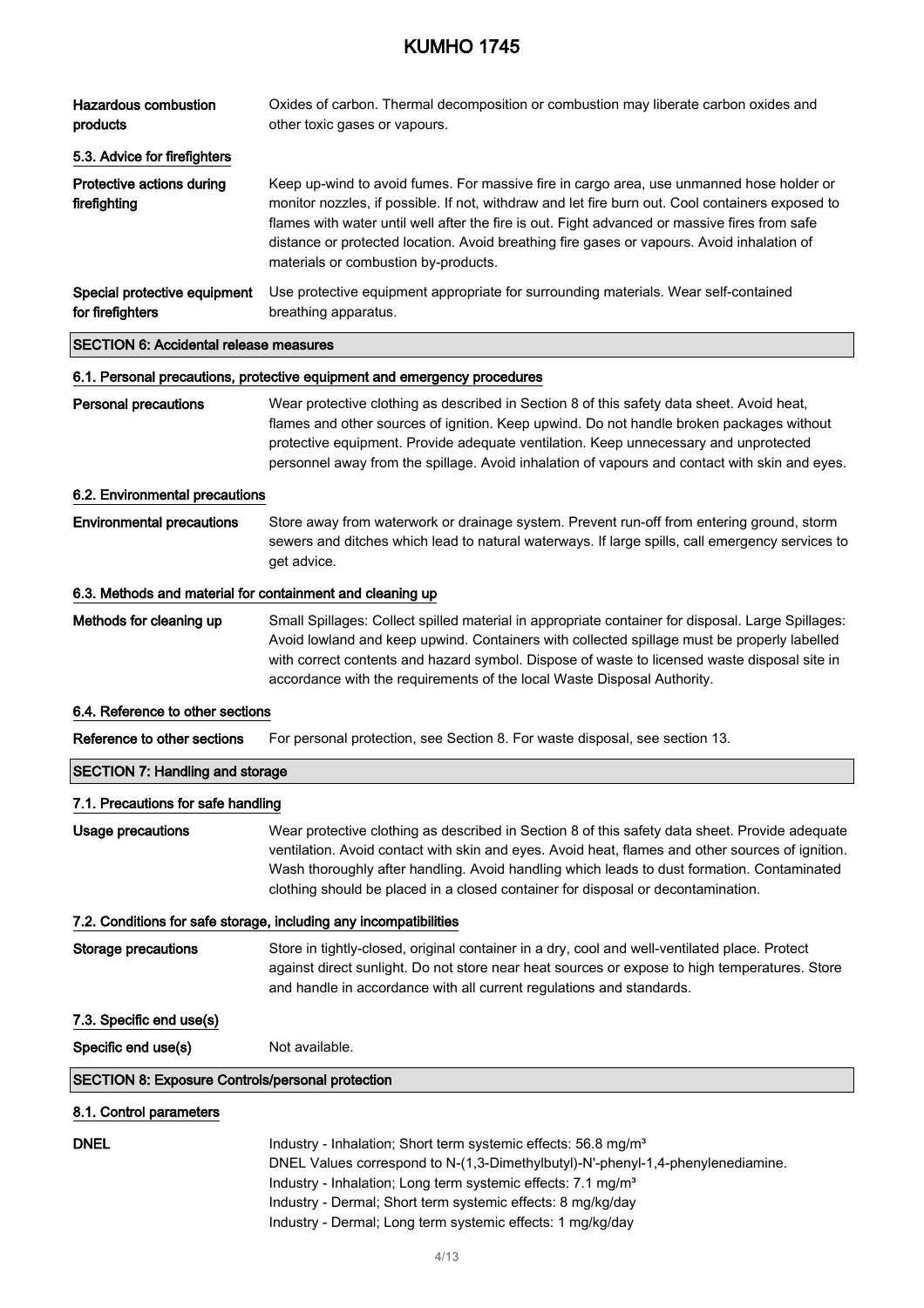| <b>PNEC</b>                                        | 2.47 - Fresh water; 0.00037 mg/l<br>PNEC Values correspond to N-(1,3-Dimethylbutyl)-N'-phenyl-1,4-phenylenediamine.<br>- Marine water; 0.000037 mg/l<br>- STP; 0.042 mg/l                                                      |
|----------------------------------------------------|--------------------------------------------------------------------------------------------------------------------------------------------------------------------------------------------------------------------------------|
| 8.2. Exposure controls                             |                                                                                                                                                                                                                                |
| Protective equipment                               |                                                                                                                                                                                                                                |
| Appropriate engineering<br>controls                | Provide adequate general and local exhaust ventilation.                                                                                                                                                                        |
| Eye/face protection                                | The following protection should be worn: Chemical splash goggles. Wear safety glasses with<br>side-shields conforming to EN166.                                                                                                |
| Hand protection                                    | Wear suitable gloves.                                                                                                                                                                                                          |
| Other skin and body<br>protection                  | Wear suitable protective clothing.                                                                                                                                                                                             |
| Hygiene measures                                   | Use engineering controls to reduce air contamination to permissible exposure level. Provide<br>eyewash station and safety shower. Wash hands after handling.                                                                   |
| <b>Respiratory protection</b>                      | If ventilation is inadequate, suitable respiratory protection must be worn. Under frequent use<br>or heavy exposure, respiratory protection may be needed. In case of dust formation, wear<br>respirator with particle filter. |
| <b>SECTION 9: Physical and Chemical Properties</b> |                                                                                                                                                                                                                                |

#### SECTION 9: Physical and Chemical Properties

| SECTION 9: Physical and Chemical Properties                |                               |
|------------------------------------------------------------|-------------------------------|
| 9.1. Information on basic physical and chemical properties |                               |
| Appearance                                                 | Solid                         |
| Colour                                                     | Dark brown.                   |
| Odour                                                      | Mild.                         |
| <b>Odour threshold</b>                                     | Not available. Not available. |
| pH                                                         | Not available. Not available. |
| <b>Melting point</b>                                       | Not applicable.               |
| Initial boiling point and range                            | Not applicable.               |
| Flash point                                                | $246^{\circ}$ C               |
| <b>Evaporation rate</b>                                    | Not applicable.               |
| Upper/lower flammability or<br>explosive limits            | Not available.                |
| Other flammability                                         | Not available.                |
| Vapour pressure                                            | Not applicable.               |
| Vapour density                                             | Not applicable.               |
| <b>Relative density</b>                                    | Not applicable.               |
| Solubility(ies)                                            | Insoluble in water.           |
| <b>Partition coefficient</b>                               | Not applicable.               |
| Auto-ignition temperature                                  | $>388^{\circ}$ C              |
| <b>Decomposition Temperature</b>                           | Not available.                |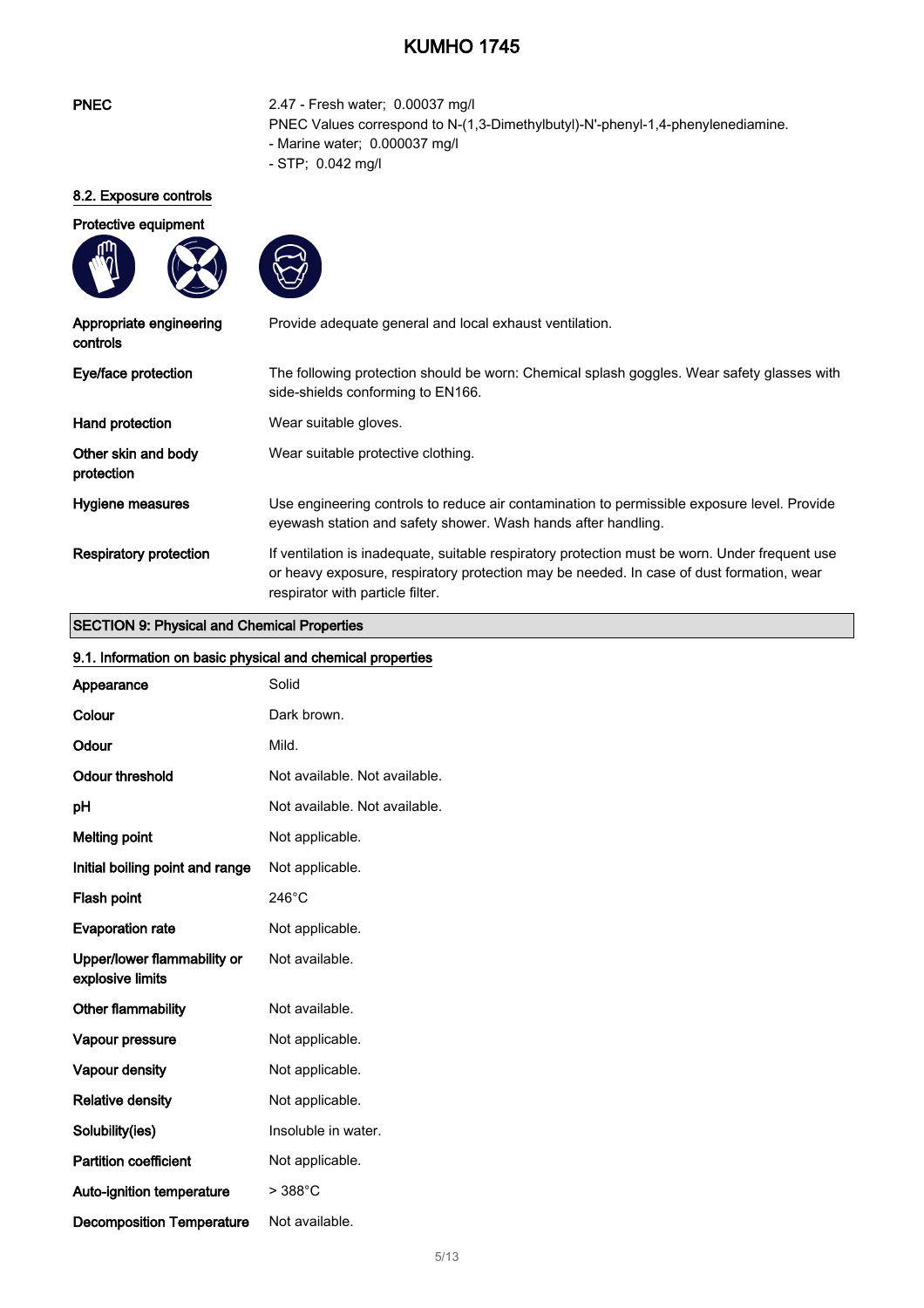| <b>Viscosity</b>                                                    | Not applicable.                                                                                                                     |
|---------------------------------------------------------------------|-------------------------------------------------------------------------------------------------------------------------------------|
| <b>Explosive properties</b>                                         | Not available.                                                                                                                      |
| <b>Oxidising properties</b>                                         | Not available.                                                                                                                      |
| 9.2. Other information                                              |                                                                                                                                     |
| Molecular weight                                                    | $\approx 120,000$                                                                                                                   |
| <b>SECTION 10: Stability and reactivity</b>                         |                                                                                                                                     |
| 10.1. Reactivity                                                    |                                                                                                                                     |
| Reactivity                                                          | Not available.                                                                                                                      |
| 10.2. Chemical stability                                            |                                                                                                                                     |
| <b>Stability</b>                                                    | Stable at normal ambient temperatures and when used as recommended.                                                                 |
| 10.3. Possibility of hazardous reactions                            |                                                                                                                                     |
| Possibility of hazardous<br>reactions                               | Under normal conditions of storage and use, no hazardous reactions will occur.                                                      |
| 10.4. Conditions to avoid                                           |                                                                                                                                     |
| Conditions to avoid                                                 | Avoid heat, flames and other sources of ignition. Avoid exposure to high temperatures or<br>direct sunlight.                        |
| 10.5. Incompatible materials                                        |                                                                                                                                     |
| Materials to avoid                                                  | Not available.                                                                                                                      |
| 10.6. Hazardous decomposition products                              |                                                                                                                                     |
| Hazardous decomposition<br>products                                 | Thermal decomposition or combustion may liberate carbon oxides and other toxic gases or<br>vapours. Oxides of carbon. Hydrocarbons. |
| <b>SECTION 11: Toxicological information</b>                        |                                                                                                                                     |
| 11.1. Information on toxicological effects                          |                                                                                                                                     |
| Acute toxicity - oral<br>Notes (oral LD <sub>50</sub> )             | Not available.                                                                                                                      |
| Acute toxicity - dermal<br>Notes (dermal LD <sub>50</sub> )         | Not available.                                                                                                                      |
| Acute toxicity - inhalation<br>Notes (inhalation LC <sub>50</sub> ) | Not available.                                                                                                                      |
| Skin corrosion/irritation<br>Animal data                            | Not available.                                                                                                                      |
| Serious eye damage/irritation<br>Serious eye damage/irritation      | Not available.                                                                                                                      |
| Germ cell mutagenicity<br>Genotoxicity - in vitro                   | Not available.                                                                                                                      |
| Genotoxicity - in vivo                                              | Not available.                                                                                                                      |
| Carcinogenicity<br>Carcinogenicity                                  |                                                                                                                                     |
|                                                                     | Not available.                                                                                                                      |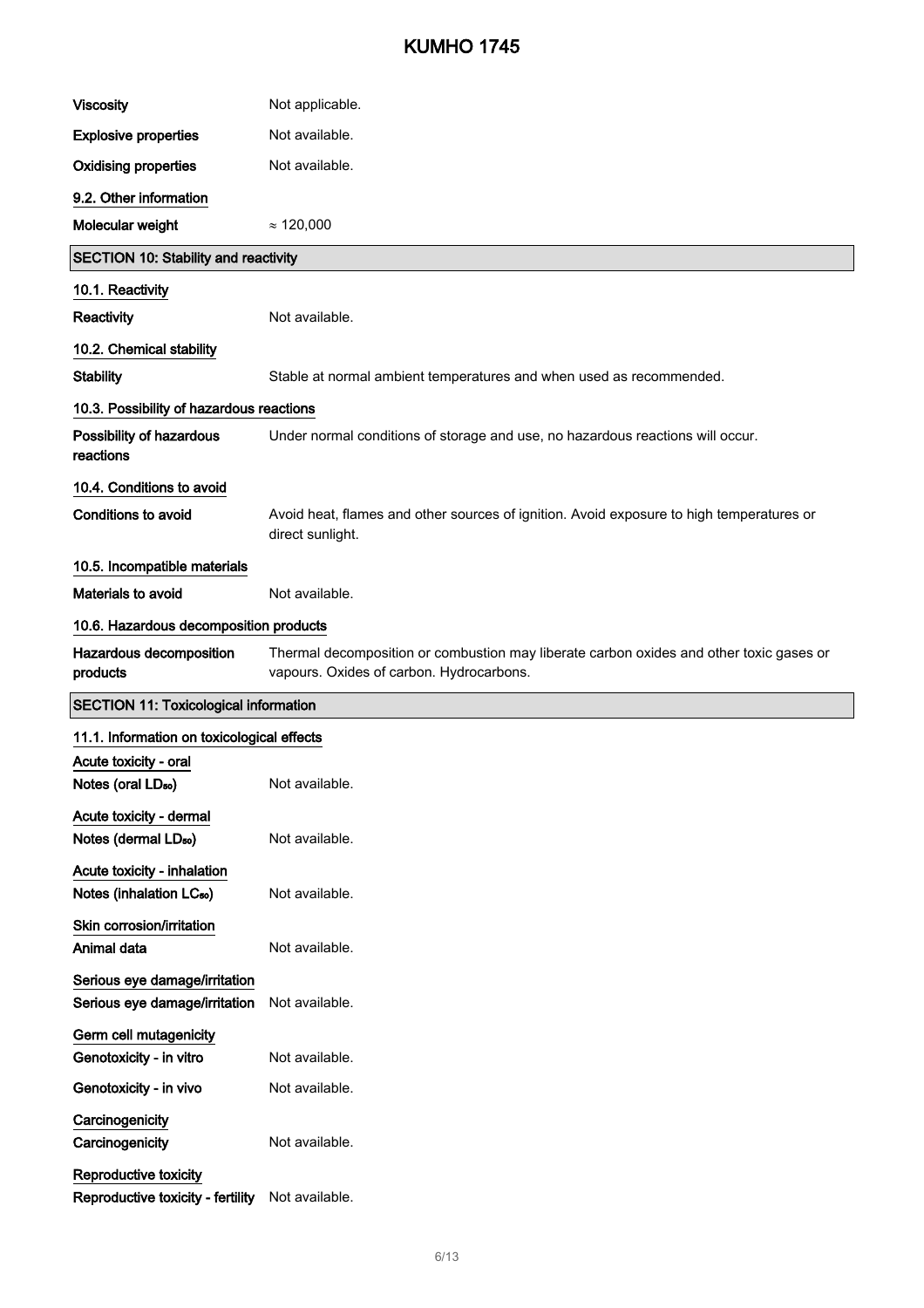Reproductive toxicity development Not available.

### Specific target organ toxicity - single exposure

STOT - single exposure Not available.

Specific target organ toxicity - repeated exposure

STOT - repeated exposure Not available.

Skin contact May produce an allergic reaction.

### Toxicological information on ingredients.

### Extracts (petroleum), residual oil solvent

| Acute toxicity - oral                                        |                                                                                                                                                                                                                             |
|--------------------------------------------------------------|-----------------------------------------------------------------------------------------------------------------------------------------------------------------------------------------------------------------------------|
| Acute toxicity oral (LD <sub>50</sub><br>mg/kg)              | 5,000.0                                                                                                                                                                                                                     |
| <b>Species</b>                                               | Rat                                                                                                                                                                                                                         |
| Acute toxicity - dermal                                      |                                                                                                                                                                                                                             |
| Acute toxicity dermal (LD <sub>50</sub> 3,000.0<br>mg/kg)    |                                                                                                                                                                                                                             |
| <b>Species</b>                                               | Rabbit                                                                                                                                                                                                                      |
| Acute toxicity - inhalation                                  |                                                                                                                                                                                                                             |
| Acute toxicity inhalation<br>(LC <sub>50</sub> vapours mg/l) | 5.0                                                                                                                                                                                                                         |
| <b>Species</b>                                               | Rat                                                                                                                                                                                                                         |
| <b>ATE inhalation (vapours</b><br>mg/l)                      | 5.0                                                                                                                                                                                                                         |
| Skin corrosion/irritation                                    |                                                                                                                                                                                                                             |
| Animal data                                                  | Erythema/eschar score: Mean erythema score intact skin : 2.42 (at time point 24<br>and 72hours). Oedema score: Mean edema score intact skin : 2.5 (at time point 24<br>and 72 hours). Species : rabbit.                     |
| Serious eye damage/irritation                                |                                                                                                                                                                                                                             |
| Serious eye<br>damage/irritation                             | Not irritating.                                                                                                                                                                                                             |
| <b>Skin sensitisation</b>                                    |                                                                                                                                                                                                                             |
| <b>Skin sensitisation</b>                                    | Buehler test: - Guinea pig: Not sensitising.                                                                                                                                                                                |
| Germ cell mutagenicity                                       |                                                                                                                                                                                                                             |
| Genotoxicity - in vitro                                      | Gene mutation:: Negative. Species : Salmonella typhimurium TA 98.                                                                                                                                                           |
| Genotoxicity - in vivo                                       | Chromosome aberration: Negative. Species : rat.                                                                                                                                                                             |
| Carcinogenicity                                              |                                                                                                                                                                                                                             |
| Carcinogenicity                                              | None of the component in this product at levels greater than or equal to 0.1% is<br>identified as a carcinongen or potential carcinogen by IARC, ACGIH, NTP, OSHA.<br>Potential carcinogen according to OECD Guideline 451. |
|                                                              |                                                                                                                                                                                                                             |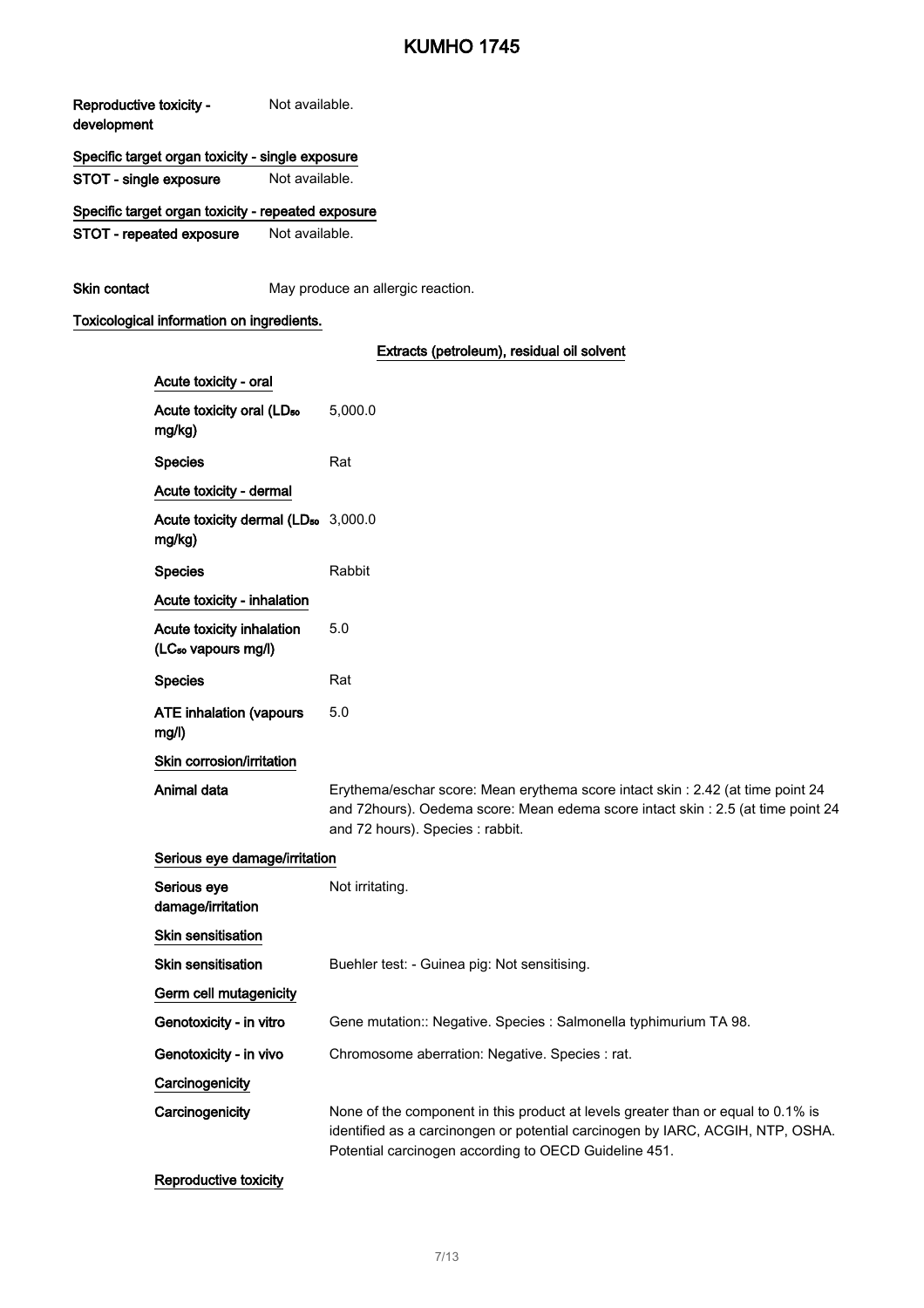| Reproductive toxicity -<br>fertility                                | One-generation study - NOAEL >= 2000 mg/kg/day, Dermal, Rat P |
|---------------------------------------------------------------------|---------------------------------------------------------------|
| Reproductive toxicity -<br>development                              | Developmental toxicity: - NOAEL: 2000 mg/kg/day, Dermal, Rat  |
|                                                                     | Resin acids and Rosin acids, potassium salts                  |
| Acute toxicity - oral                                               |                                                               |
| Acute toxicity oral (LD <sub>50</sub><br>mg/kg)                     | 2,000.0                                                       |
| <b>Species</b>                                                      | Rat                                                           |
| Acute toxicity - dermal                                             |                                                               |
| Acute toxicity dermal (LD <sub>50</sub> 2,000.0<br>mg/kg)           |                                                               |
| <b>Species</b>                                                      | Rat                                                           |
| <b>Acute toxicity - inhalation</b>                                  |                                                               |
| Notes (inhalation LC <sub>50</sub> )                                | Endpoint waived according to REACH Annex VII, IX or XI.       |
|                                                                     | Facid                                                         |
| Acute toxicity - oral                                               |                                                               |
| Acute toxicity oral (LD <sub>50</sub><br>mg/kg)                     | 2,000.0                                                       |
| <b>Species</b>                                                      | Rat                                                           |
| Acute toxicity - dermal                                             |                                                               |
| Acute toxicity dermal (LD <sub>50</sub> 2,000.0<br>mg/kg)           |                                                               |
| <b>Species</b>                                                      | Rabbit                                                        |
| <b>Acute toxicity - inhalation</b>                                  |                                                               |
| <b>Acute toxicity inhalation</b><br>(LC <sub>50</sub> vapours mg/l) | 0.1621                                                        |
| <b>Species</b>                                                      | Rat                                                           |
| <b>ATE inhalation (vapours</b><br>mg/l)                             | 0.1621                                                        |
|                                                                     | N-(1,3-Dimethylbutyl)-N'-phenyl-1,4-phenylenediamine          |
| Acute toxicity - oral                                               |                                                               |
| Acute toxicity oral (LD <sub>50</sub><br>mg/kg)                     | 1,005.0                                                       |
| <b>Species</b>                                                      | Rat                                                           |
| Notes (oral LD <sub>50</sub> )                                      | This test is conducted with male rat.                         |
| ATE oral (mg/kg)                                                    | 1,005.0                                                       |
| Acute toxicity - dermal                                             |                                                               |
| Acute toxicity dermal (LD <sub>50</sub> 7,940.0<br>mg/kg)           |                                                               |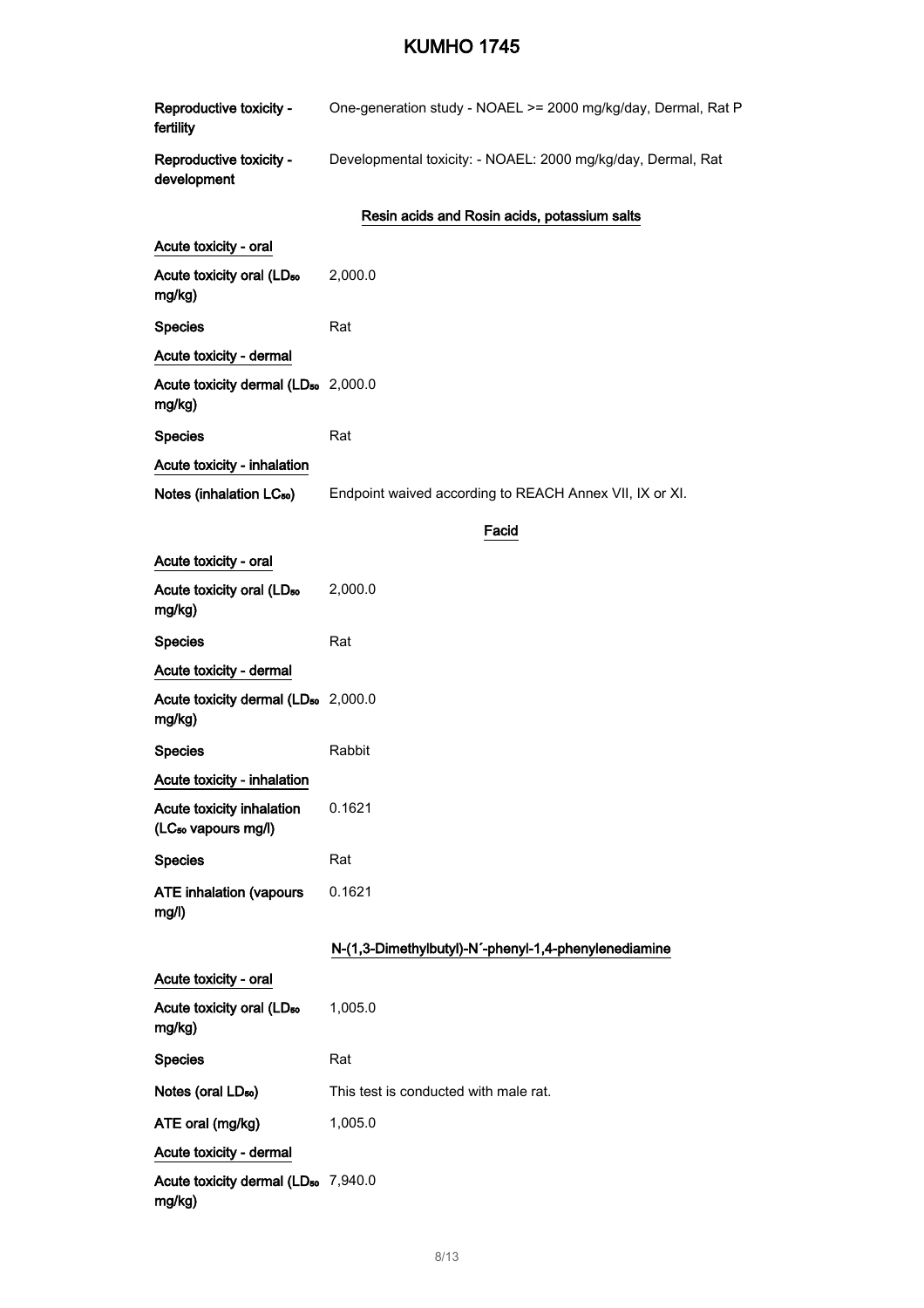| <b>Species</b>                         | Rabbit                                                                                         |
|----------------------------------------|------------------------------------------------------------------------------------------------|
| Acute toxicity - inhalation            |                                                                                                |
| Notes (inhalation LC <sub>50</sub> )   | Endpoint waived according to REACH Annex VII, IX or XI.                                        |
| Skin corrosion/irritation              |                                                                                                |
| Animal data                            | Not irritating.                                                                                |
| Serious eye damage/irritation          |                                                                                                |
| Serious eye<br>damage/irritation       | Slightly irritating.                                                                           |
| <b>Skin sensitisation</b>              |                                                                                                |
| <b>Skin sensitisation</b>              | Guinea pig maximization test (GPMT) - Guinea pig: Sensitising.                                 |
| Germ cell mutagenicity                 |                                                                                                |
| Genotoxicity - in vitro                | Gene mutation:: Negative. Species : Salmonella typhimurium TA 98, TA 100, TA<br>1535, TA 1537. |
| Genotoxicity - in vivo                 | Chromosome aberration: Negative. Species : rat.                                                |
| Carcinogenicity                        |                                                                                                |
| Carcinogenicity                        | NOAEL 1000 ppm, Oral, Rat                                                                      |
| Reproductive toxicity                  |                                                                                                |
| Reproductive toxicity -<br>fertility   | Screening: - NOAEL 100 mg/kg/day, Oral, Rat P                                                  |
| Reproductive toxicity -<br>development | Maternal toxicity: - NOAEL: 50 mg/kg/day, Inhalation, Rat                                      |

### SECTION 12: Ecological Information

| Ecotoxicity                                                       | There are no data on the ecotoxicity of this product. |
|-------------------------------------------------------------------|-------------------------------------------------------|
| 12.1. Toxicity                                                    |                                                       |
| Acute toxicity - fish                                             | Not available.                                        |
| Acute toxicity - aquatic<br>invertebrates                         | Not available.                                        |
| Acute toxicity - aquatic plants                                   | Not available.                                        |
| Acute toxicity -<br>microorganisms                                | Not available.                                        |
| Acute toxicity - terrestrial                                      | Not available.                                        |
| <b>Chronic toxicity - fish early life</b> Not available.<br>stage |                                                       |
| Short term toxicity - embryo<br>and sac fry stages                | Not available.                                        |
| Chronic toxicity - aquatic<br>invertebrates                       | Not available.                                        |
| Ecological information on ingredients.                            |                                                       |

Extracts (petroleum), residual oil solvent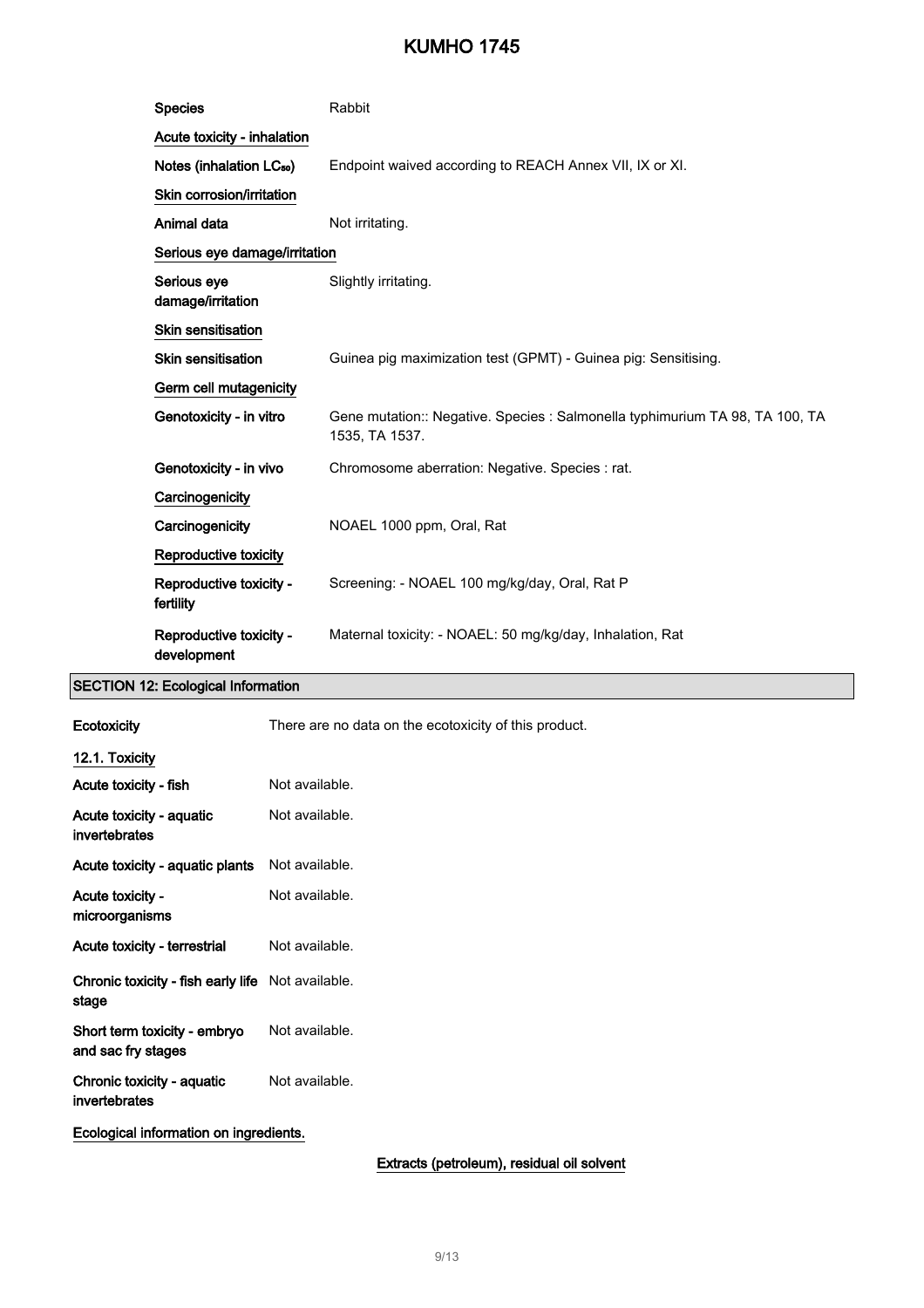| Acute toxicity - fish                       | , 96 hours: > = 1000 mg/l, Onchorhynchus mykiss (Rainbow trout)<br>Endpoint: NOEL.                                                            |
|---------------------------------------------|-----------------------------------------------------------------------------------------------------------------------------------------------|
| Acute toxicity - aquatic<br>invertebrates   | , 48 hours: mg/l, Daphnia magna<br>Endpoint: NOEL.                                                                                            |
| Acute toxicity - aquatic<br>plants          | , 72 hours: 34.9 mg/l, Selenastrum capricornutum<br>(Calculated from QSAR approach)<br>Endpoint : NOEL.<br>(based on the growth rate)         |
| Acute toxicity -<br>microorganisms          | , 72 hours: > 1000 mg/l,<br>Endpoint : NOEL.<br>Species : Tetrahymena pyriformis.<br>(Calculated from QSAR approach)                          |
| life stage                                  | Chronic toxicity - fish early , 28 days: 63 mg/l, Onchorhynchus mykiss (Rainbow trout)<br>Endpoint : NOEL.<br>(Calculated from QSAR approach) |
| Chronic toxicity - aquatic<br>invertebrates | , 21 days: = 1000 mg/l, Daphnia magna<br>Endpoint : NOEL.                                                                                     |
|                                             | Resin acids and Rosin acids, potassium salts                                                                                                  |
| Acute toxicity - fish                       | LC50, 96 hours: 60.3 mg/l, Brachydanio rerio (Zebra Fish)                                                                                     |
| Acute toxicity - aquatic<br>invertebrates   | EC <sub>50</sub> , 48 hours: 3.8 mg/l, Daphnia magna                                                                                          |
| Acute toxicity - aquatic<br>plants          | NOEC, 96 hours: 0.0125 mg/l, Scenedesmus subspicatus                                                                                          |
|                                             | Facid                                                                                                                                         |
| Acute toxicity - fish                       | LC50, 96 hours: 1354.4 mg/l, Lepomis macrochirus (Bluegill)                                                                                   |
| Acute toxicity - aquatic<br>invertebrates   | EC <sub>50</sub> , 48 hours: > 4.8 mg/l, Daphnia magna                                                                                        |
| Acute toxicity - aquatic<br>plants          | EC <sub>50</sub> , 72 hours: > 0.9 mg/l, Selenastrum capricornutum<br>(based on the growth rate)                                              |
|                                             | N-(1,3-Dimethylbutyl)-N'-phenyl-1,4-phenylenediamine                                                                                          |
| Acute aquatic toxicity                      |                                                                                                                                               |
| $LE(C)$ <sub>50</sub>                       | $0.01 < L(E)C50 \le 0.1$                                                                                                                      |
| M factor (Acute)                            | 10                                                                                                                                            |
| Acute toxicity - fish                       | LC50, 96 hours: 0.028 mg/l, Oryzias latipes (Red killifish)                                                                                   |
| Acute toxicity - aquatic<br>invertebrates   | EC <sub>50</sub> , 48 hours: 0.69 mg/l, Daphnia magna                                                                                         |
| Acute toxicity - aquatic<br>plants          | NOEC, 72 hours: 0.23 mg/l,<br>Species : Desmodesmus subspicatus.                                                                              |
| Acute toxicity -<br>microorganisms          | EC <sub>50</sub> , 3 hours: 420 mg/l, Activated sludge                                                                                        |
| Chronic aquatic toxicity                    |                                                                                                                                               |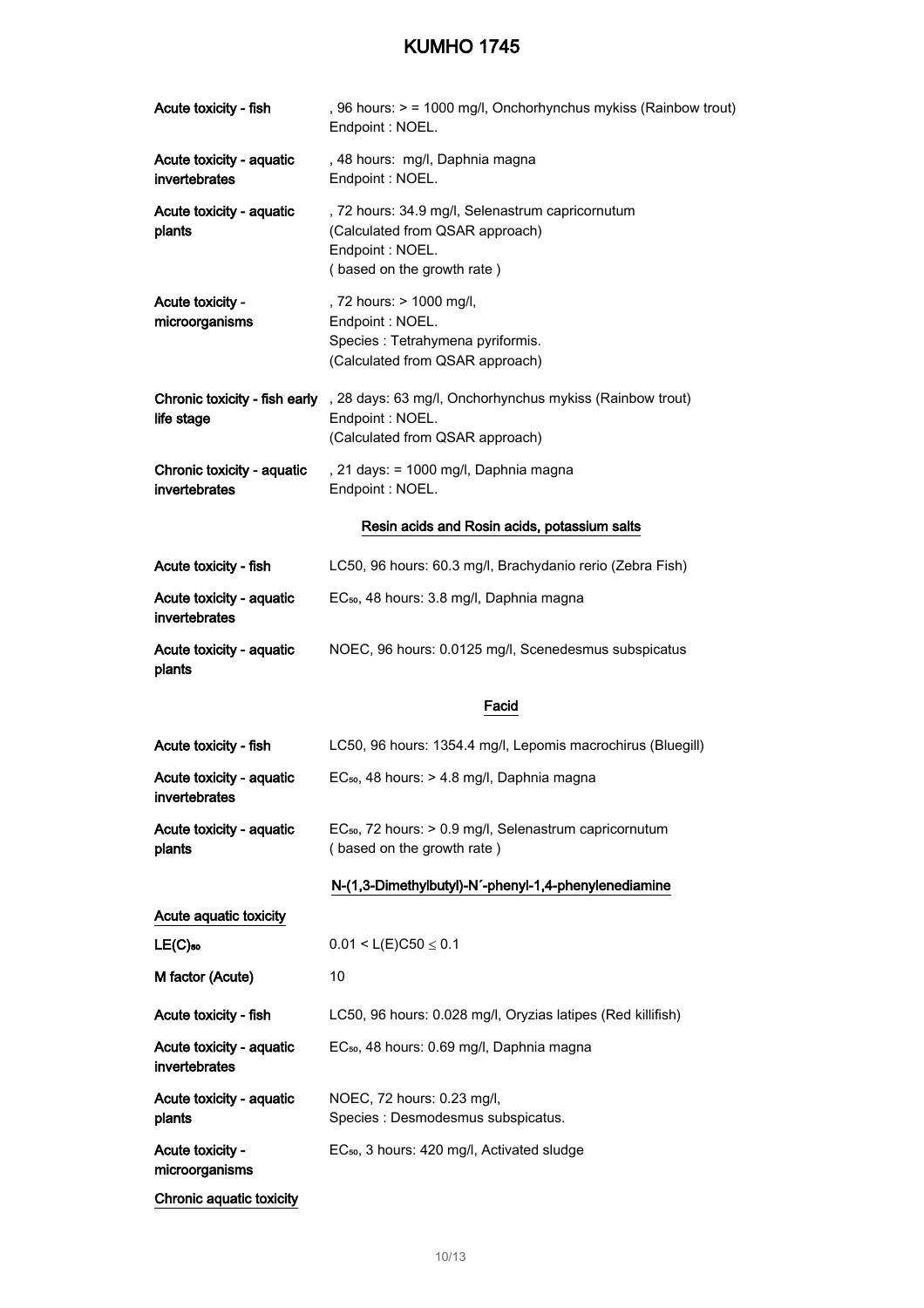|                                            | <b>NOEC</b>                                  |                 | $0.001 < \text{NOEC} \leq 0.01$                                                                                                                                                                                                                                                                                                                            |  |
|--------------------------------------------|----------------------------------------------|-----------------|------------------------------------------------------------------------------------------------------------------------------------------------------------------------------------------------------------------------------------------------------------------------------------------------------------------------------------------------------------|--|
|                                            | Degradability                                |                 | Non-rapidly degradable                                                                                                                                                                                                                                                                                                                                     |  |
|                                            | M factor (Chronic)                           |                 | 10                                                                                                                                                                                                                                                                                                                                                         |  |
|                                            | life stage                                   |                 | <b>Chronic toxicity - fish early</b> LOEC, : 0.011 mg/l, Oryzias latipes (Red killifish)<br>NOEC, : 0.0037 mg/l, Oryzias latipes (Red killifish)<br>Exposure duration : 30 days.                                                                                                                                                                           |  |
|                                            | Chronic toxicity - aquatic<br>invertebrates  |                 | NOEC, 21 days: 0.028 mg/l, Daphnia magna<br>LOEC, 21 days: 0.087 mg/l, Daphnia magna                                                                                                                                                                                                                                                                       |  |
|                                            | <b>Toxicity to soil</b>                      |                 | Endpoint waived according to REACH Annex VII, IX or XI.                                                                                                                                                                                                                                                                                                    |  |
|                                            |                                              |                 | Toxicity to terrestial plants Endpoint waived according to REACH Annex VII, IX or XI.                                                                                                                                                                                                                                                                      |  |
|                                            | 12.2. Persistence and degradability          |                 |                                                                                                                                                                                                                                                                                                                                                            |  |
|                                            | Persistence and degradability Not available. |                 |                                                                                                                                                                                                                                                                                                                                                            |  |
| Biodegradation                             |                                              | Not available.  |                                                                                                                                                                                                                                                                                                                                                            |  |
|                                            | Ecological information on ingredients.       |                 |                                                                                                                                                                                                                                                                                                                                                            |  |
|                                            |                                              |                 | N-(1,3-Dimethylbutyl)-N'-phenyl-1,4-phenylenediamine                                                                                                                                                                                                                                                                                                       |  |
|                                            | Phototransformation                          |                 | Water - DT <sub>50</sub> : 1.7 hours                                                                                                                                                                                                                                                                                                                       |  |
|                                            | <b>Stability (hydrolysis)</b>                |                 | pH7 - Half-life : 5 hours 50°C @ °C                                                                                                                                                                                                                                                                                                                        |  |
|                                            | Biodegradation                               |                 | Water - Degradation (%) 2: 28 days<br>Water - Degradation (%) 97: 22 hours                                                                                                                                                                                                                                                                                 |  |
|                                            | 12.3. Bioaccumulative potential              |                 |                                                                                                                                                                                                                                                                                                                                                            |  |
| <b>Partition coefficient</b>               |                                              | Not applicable. |                                                                                                                                                                                                                                                                                                                                                            |  |
|                                            | Ecological information on ingredients.       |                 |                                                                                                                                                                                                                                                                                                                                                            |  |
|                                            |                                              |                 | N-(1,3-Dimethylbutyl)-N'-phenyl-1,4-phenylenediamine                                                                                                                                                                                                                                                                                                       |  |
|                                            |                                              |                 | <b>Bioaccumulative potential</b> BCF: $1.2 \sim 23$ , Cyprinus carpio (Common carp)                                                                                                                                                                                                                                                                        |  |
| 12.4. Mobility in soil                     |                                              |                 |                                                                                                                                                                                                                                                                                                                                                            |  |
| <b>Mobility</b>                            |                                              | Not available.  |                                                                                                                                                                                                                                                                                                                                                            |  |
|                                            | 12.5. Results of PBT and vPvB assessment     |                 |                                                                                                                                                                                                                                                                                                                                                            |  |
| assessment                                 | Results of PBT and vPvB                      |                 | This product does not contain any substances classified as PBT or vPvB.                                                                                                                                                                                                                                                                                    |  |
|                                            | 12.6. Other adverse effects                  |                 |                                                                                                                                                                                                                                                                                                                                                            |  |
| Other adverse effects                      |                                              | Not available.  |                                                                                                                                                                                                                                                                                                                                                            |  |
| <b>SECTION 13: Disposal considerations</b> |                                              |                 |                                                                                                                                                                                                                                                                                                                                                            |  |
|                                            | 13.1. Waste treatment methods                |                 |                                                                                                                                                                                                                                                                                                                                                            |  |
| <b>General information</b>                 |                                              |                 | Dispose of contents/containers in accordance with local/regional/national/international<br>regulations. Waste is suitable for incineration. If the waste contains designated waste and<br>difficult to separate, incinerate it or reduce the volume following the similar way as<br>incineration. If applicable, pretreat waste with oil/water separation. |  |
| <b>Disposal methods</b><br>provisions.     |                                              |                 | Confirm disposal procedures with environmental engineer and local regulations. Residues and<br>empty containers should be taken care of as hazardous waste according to local and national                                                                                                                                                                 |  |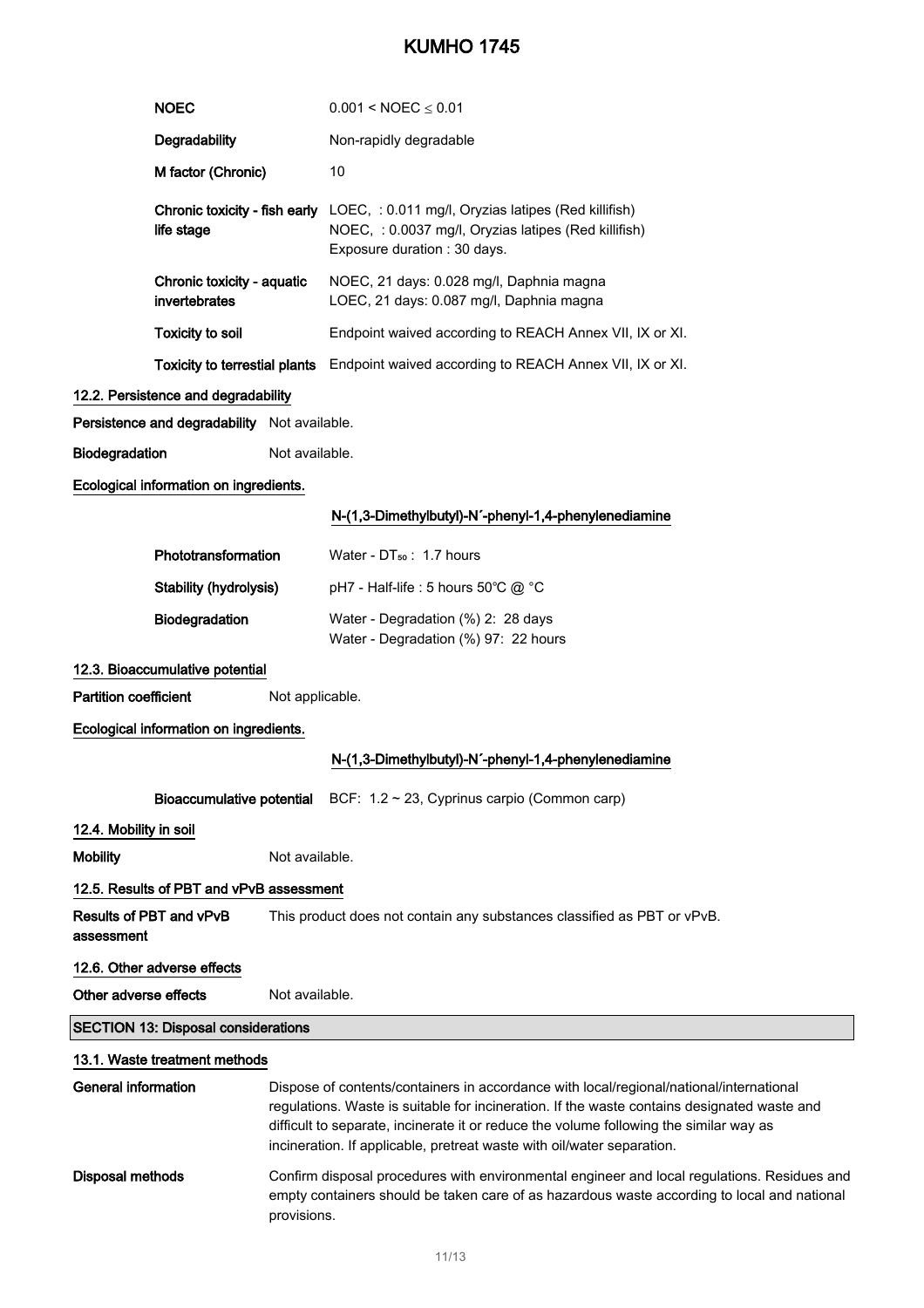| <b>SECTION 14: Transport information</b> |  |  |
|------------------------------------------|--|--|
|------------------------------------------|--|--|

#### 14.1. UN number

| UN No. (ADR/RID) | 3077 |
|------------------|------|
| UN No. (IMDG)    | 3077 |
| UN No. (ICAO)    | 3077 |

### 14.2. UN proper shipping name

| Proper shipping name<br>(ADR/RID) | ENVIRONMENTALLY HAZARDOUS SUBSTANCE, SOLID, N.O.S. (N-(1,3-<br>DIMETHYLBUTYL)-N'- PHEN-YL-P-PHENYLENEDIAMINE)                             |
|-----------------------------------|-------------------------------------------------------------------------------------------------------------------------------------------|
|                                   | Proper shipping name (IMDG) ENVIRONMENTALLY HAZARDOUS SUBSTANCE, SOLID, N.O.S. (N-(1,3-<br>DIMETHYLBUTYL)-N'- PHEN-YL-P-PHENYLENEDIAMINE) |
|                                   | Proper shipping name (ICAO) ENVIRONMENTALLY HAZARDOUS SUBSTANCE, SOLID, N.O.S. (N-(1,3-                                                   |

DIMETHYLBUTYL)-N'- PHEN-YL-P-PHENYLENEDIAMINE)

| 14.3. Transport hazard class(es)  |   |
|-----------------------------------|---|
| <b>ADR/RID class</b>              | 9 |
| <b>IMDG class</b>                 | 9 |
| ICAO class/division<br>9          |   |
| 14.4. Packing group               |   |
| Not applicable.                   |   |
| <b>ADR/RID packing group</b><br>Ш |   |
|                                   |   |

ICAO packing group III

#### 14.5. Environmental hazards

Environmentally hazardous substance/marine pollutant



#### 14.6. Special precautions for user

EmS F-A, S-F

### 14.7. Transport in bulk according to Annex II of MARPOL and the IBC Code

Transport in bulk according to Not applicable. Annex II of MARPOL 73/78 and the IBC Code

### SECTION 15: Regulatory information

| 15.1. Safety, health and environmental regulations/legislation specific for the substance or mixture |                                                             |  |
|------------------------------------------------------------------------------------------------------|-------------------------------------------------------------|--|
| <b>Authorisations (Title VII)</b><br><b>Regulation 1907/2006)</b>                                    | No specific authorisations are known for this product.      |  |
| <b>Restrictions (Title VIII</b><br><b>Regulation 1907/2006)</b>                                      | No specific restrictions on use are known for this product. |  |
| 15.2. Chemical safety assessment                                                                     |                                                             |  |